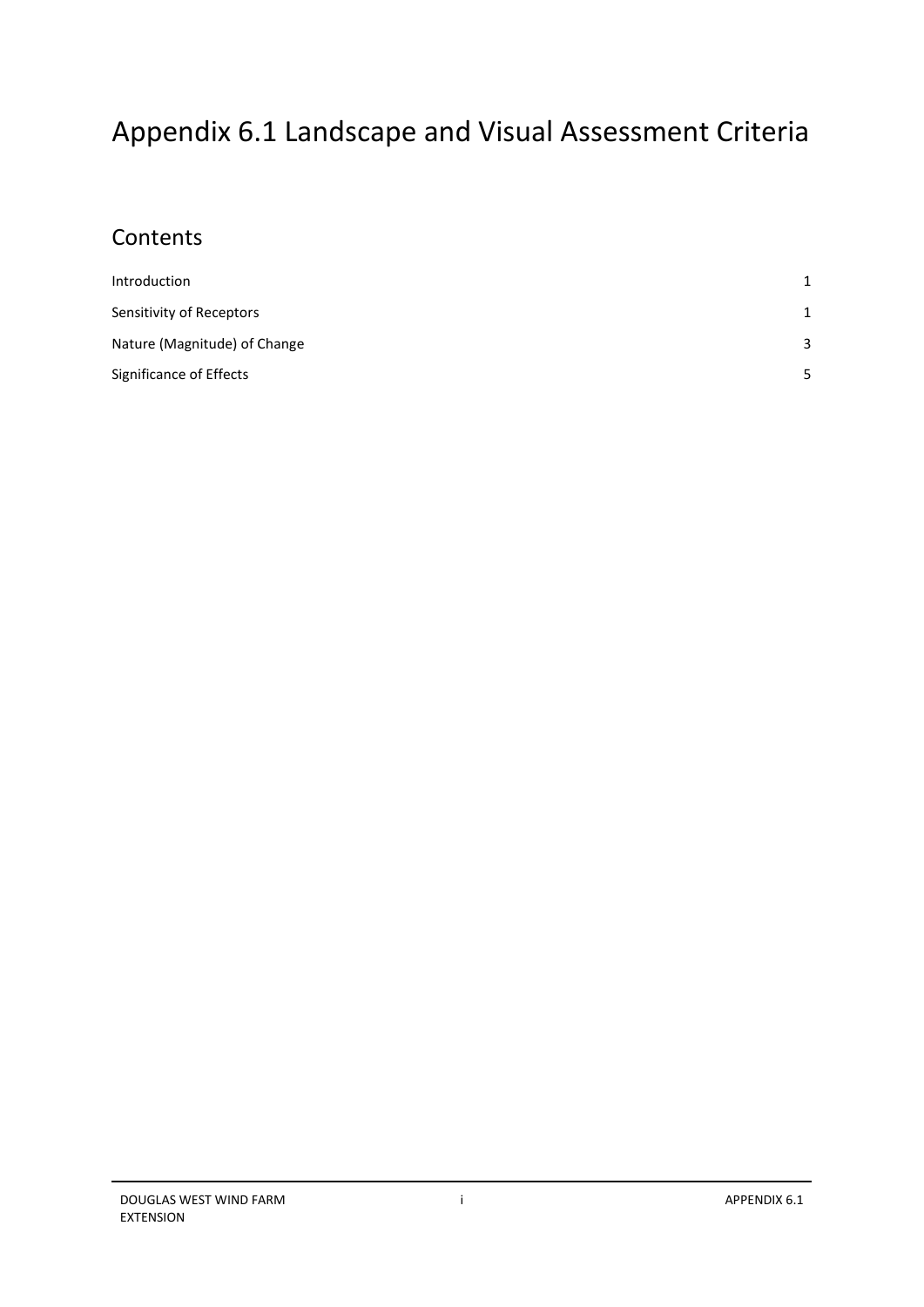This page is intentionally blank.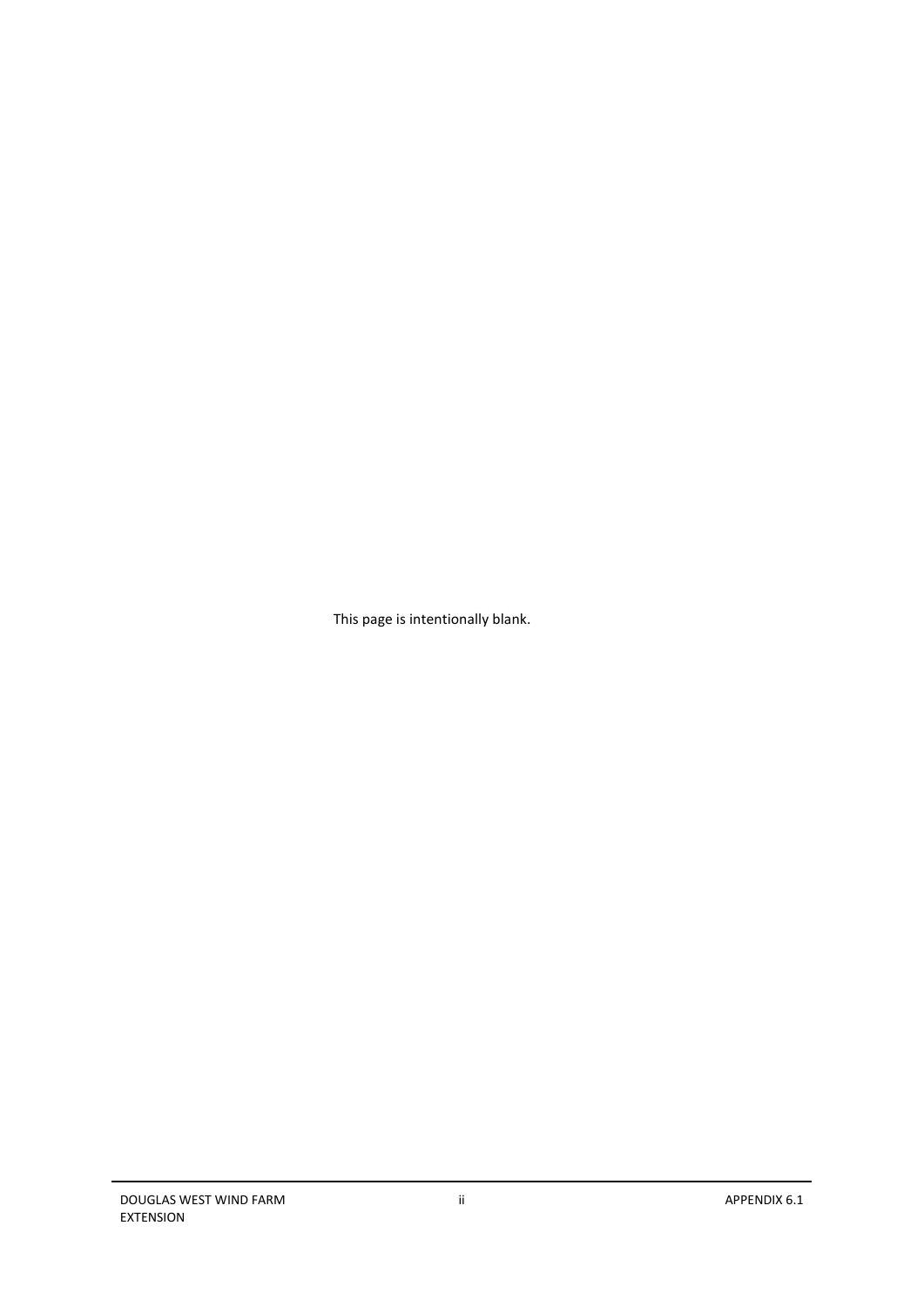# Appendix 6.1 Landscape and Visual Assessment Criteria

### <span id="page-2-0"></span>*Introduction*

This appendix presents the assessment criteria adopted for the assessment of landscape and visual effects arising from the Proposed Development.

The primary source of best practice for LVIA in the UK is *The Guidelines for Landscape and Visual Impact Assessment, 3rd Edition* (GLVIA3) (Landscape Institute and the Institute for Environmental Management and Assessment, 2013). The assessment criteria adopted to inform the assessment of effects has been developed in accordance with the principles established in this best practice document. It should however be acknowledged that *GLVIA3* establishes guidelines not a specific methodology. The preface to *GLVIA3* states:

*'This edition concentrates on principles and processes. It does not provide a detailed or formulaic 'recipe' that can be followed in every situation – it remains the responsibility of the professional to ensure that the approach and methodology adopted are appropriate to the task in hand.'*

The criteria set out below have therefore been developed specifically for this assessment to ensure that the methodology is appropriate and fit for purpose.

The purpose of an LVIA when undertaken in the context of an Environmental Impact Assessment (EIA) is to identify and describe any likely significant landscape and visual effects arising as a result of the proposals.

An LVIA must consider both:

- effects on the landscape as a resource in its own right (the landscape effects); and
- **EXECTE SHETE:** effects on specific views and visual amenity more generally (the visual effects).

Therefore, separate criteria are set out below for the assessment of landscape and visual effects.

### <span id="page-2-1"></span>*Sensitivity of Receptors*

### **Nature (sensitivity) of landscape features**

The nature or sensitivity of an individual landscape feature or element reflects its susceptibility to change and the value associated with it. Sensitivity is therefore a function of factors such as the feature's quality, rarity, contribution to landscape character, degree to which the particular element can be replaced and cultural associations or designations that apply. A particular feature may be more 'sensitive' in one location than in another often as a result of local value associated with the feature. Therefore, it is not possible to simply place different types of landscape feature into sensitivity bands. Where individual landscape features are affected, professional judgement is used as far as possible to give an objective evaluation of its sensitivity. Justification is given for this evaluation where necessary.

The nature or sensitivity of individual landscape features has been described as **very high**, **high**, **medium**, **low** or **very low**.

### **Nature (sensitivity) of landscape character**

The nature or sensitivity of landscape character reflects its susceptibility to change and the value associated with it. It is essentially an expression of a landscape's ability to accommodate a particular type of change. It varies depending on the physical and perceptual attributes of the landscape including but not necessarily limited to: scale; degree of openness; landform; existing land cover; landscape pattern and complexity; the extent of human influence in the landscape; the degree of remoteness/wildness; perception of change in the landscape; the importance of landmarks or skylines in the landscape; inter-visibility with and influence on surrounding areas;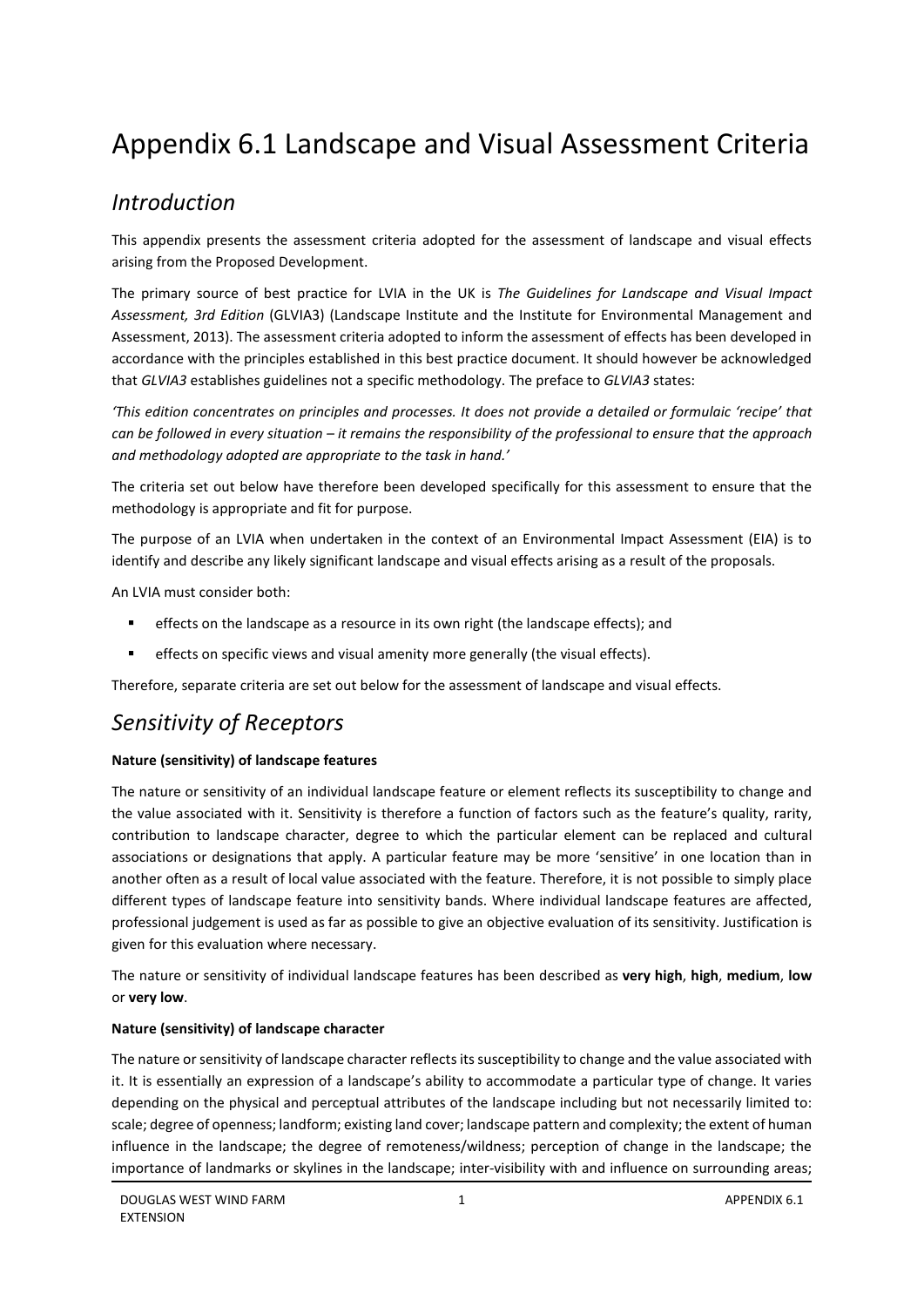condition; rarity and scenic quality of the landscape, and the value placed on the landscape including any designations that may apply.

In this assessment, the nature or sensitivity of landscape character is considered with reference to a number of local character areas as defined in this LVIA for the purposes of this study. Information regarding the key characteristics of these character areas has been extrapolated from relevant published studies where possible but also informed by project specific field assessment. An assessment of landscape sensitivity to the development proposed has been undertaken employing professional judgement for relevant local landscape character areas.

The nature or sensitivity of landscape character has been described as **very high**, **high**, **medium**, **low** or **very low**.

### **Nature (sensitivity) of visual receptors**

The nature or sensitivity of visual receptor groups reflects their susceptibility to change and the value associated with the specific view in question. Sensitivity varies depending on a number of factors such as the occupation of the viewer, their viewing expectations, duration of view and the angle or direction in which they would see the site. Whilst most views are valued by someone, certain viewpoints are particularly highly valued for either their cultural or historical associations and this can increase the sensitivity of the view. The following criteria are provided for guidance only and are not exclusive:

- **Very Low Sensitivity** People engaged in industrial and commercial activities or military activities.
- **Low Sensitivity** People at their place of work (e.g. offices); shoppers; users of trunk/major roads and passengers on commercial railway lines (except where these form part of a recognised and promoted scenic route).
- **Medium Sensitivity** Users of public rights of way and minor roads which do not appear to be used primarily for recreational activities or the specific enjoyment of the landscape; recreational activities not specifically focused on the landscape (e.g. football); motel users.
- **High Sensitivity** Residents at home; users of long distance or recreational trails and other sign posted walks; users of public rights of way and minor roads which appear to be used for recreational activities or the specific enjoyment of the landscape; users of caravan parks, campsites and 'destination' hotels; tourist attractions with opportunities for views of the landscape (but not specifically focused on a particular vista); slow paced recreational activities which derive part of their pleasure from an appreciation of setting (e.g. bowling, golf); allotments.
- **Very High Sensitivity** People at recognised vantage points (often with interpretation boards), people at tourist attractions with a focus on a specific view, visitors to historic features/estates where the setting is important to an appreciation and understanding of cultural value.

It is important to appreciate that it is the visual receptor (i.e. the person) that has a sensitivity and not a property, public right of way or road. Also, the sensitivity of a receptor group is not influenced by the number of receptors. As an example, although many people may use a motorway, this does not increase the sensitivity of each receptor using it. Likewise, a residential property may only have one person living in it but this does not reduce the sensitivity of that one receptor. Whilst the number of receptors affected at any given location may be a planning consideration, for the purposes of this assessment it does not alter the sensitivity of the receptor group.

Where judgements are made about the sensitivity of assessment viewpoints, the sensitivity rating provided is an evaluation of the sensitivity of the receptor group represented by the viewpoint and not a reflection of the number of people who may experience the view.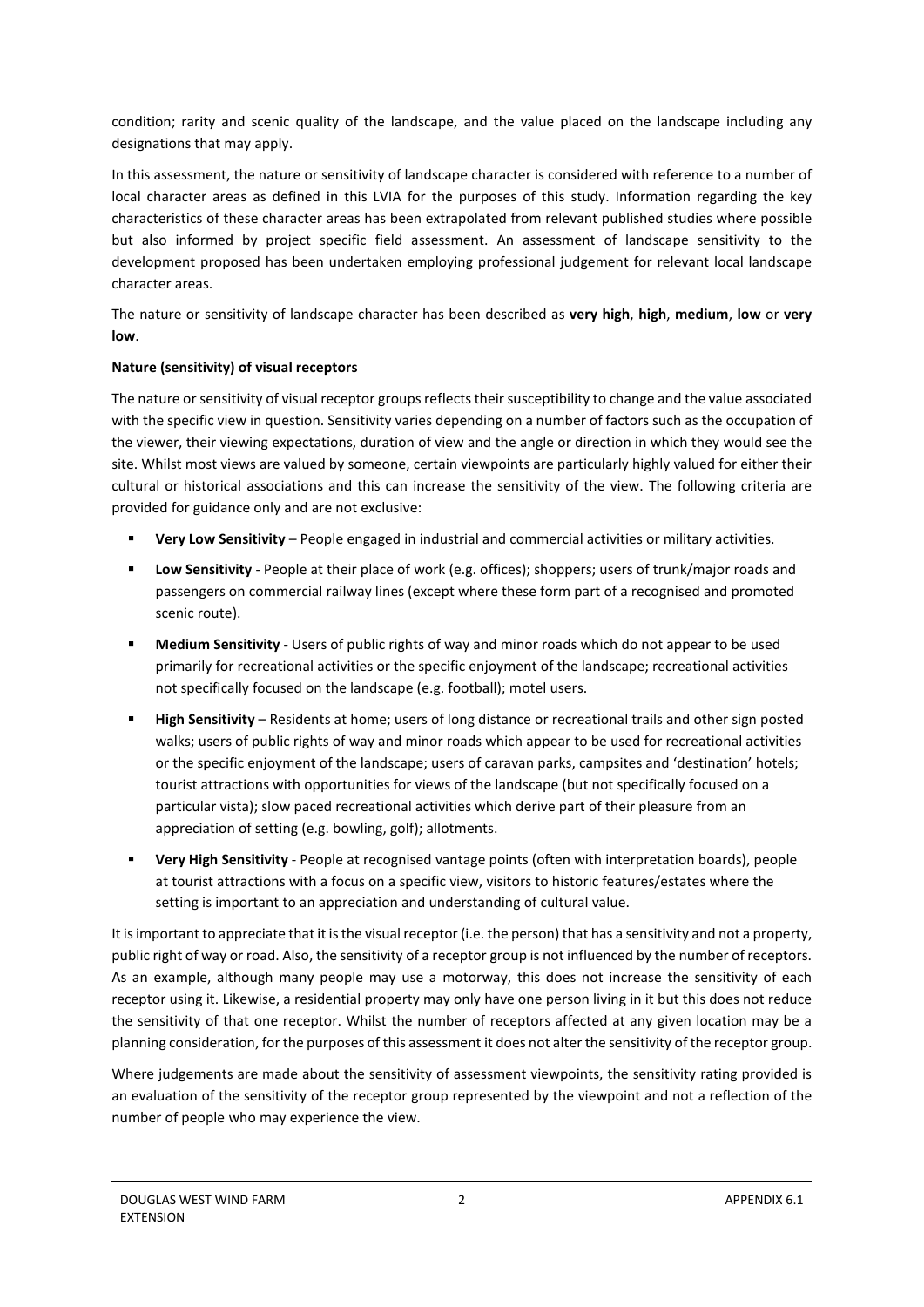For some developments (e.g. wind energy developments) it important not to confuse the concept of visual sensitivity with the perception of the development. For example, it is recognised that some people consider wind turbines to be unattractive, but others enjoy the sight of them.

## <span id="page-4-0"></span>*Nature (Magnitude) of Change*

### **General Note**

The following discussion sets out the approach adopted in this LVIA in relation to a specific issue arising in *GLVIA3* which requires a brief explanation.

Prior to the publication of *GLVIA3*, LVIA practice had evolved over time in tandem with most other environmental disciplines to consider significance principally as a function of two factors, namely: sensitivity of the receptor and magnitude of change (the term 'magnitude' being a word most commonly used in LVIA and most other environmental disciplines to describe the size or scale of an effect).

*Box 3.1* on *page 37* of *GLVIA3* references a 2011 publication by IEMA entitled '*The State of EIA Practice in the UK*' which reiterates the importance of considering not just the scale or size of the change but other factors which combine to define the '*nature of the change'* including factors such as the probability of an impact occurring and the duration, reversibility and spatial extent of the change.

The flow diagram on *page 39* of *GLVIA3* now suggests that the magnitude of change is a function of three factors (the size/scale of the change, the duration of the change and the reversibility of the change). This is somewhat problematic in the context of assessing wind energy development.

The Proposed Development is for a time limited period and would be largely reversible at the end of the operational period. This is a material consideration in the planning balance but does not reduce the scale of the impact during the period in which the scheme is operational (ie the 'magnitude' of the change in the traditional and commonly understood sense of the word). In this regard, it would be incorrect to report a lesser magnitude of change to the landscape or view as a result of the time limited period of the effect or the relative reversibility of the effect.

The approach taken in this LVIA is therefore to consider magnitude of change solely as the scale or size of the impact in the traditional sense of the term '*magnitude'*. Having identified the magnitude of change as defined above, the LVIA also describes the duration and reversibility of the identified impact before drawing a conclusion on significance.

In the context of the above discussion the following criteria have been adopted to describe the magnitude of change.

### **Nature (Magnitude) of Change on Landscape Features**

Professional judgement has been used as appropriate to determine the magnitude of direct physical change on individual existing landscape features using the following criteria as guidance only:

- **Very Low Magnitude of Change** No loss or alteration to existing landscape features;
- **Low Magnitude of Change** Minor loss or alteration to part of an existing landscape feature;
- **Medium Magnitude of Change** Some loss or alteration to part of an existing landscape feature; and
- **High Magnitude of Change** Major loss or major alteration to an existing landscape feature.
- **Very High Magnitude of Change** Total loss or alteration to an existing landscape feature.

### **Nature (Magnitude) of Change on Landscape Character**

The magnitude of change on landscape character is influenced by a number of factors including: the extent to which existing landscape features are lost or altered, the introduction of new features and the resulting alteration to the physical and perceptual characteristics of the landscape. Professional judgement has been used as appropriate to determine the magnitude using the following criteria as guidance only. In doing so, it is recognised that usually the landscape components in the immediate surroundings have a stronger influence on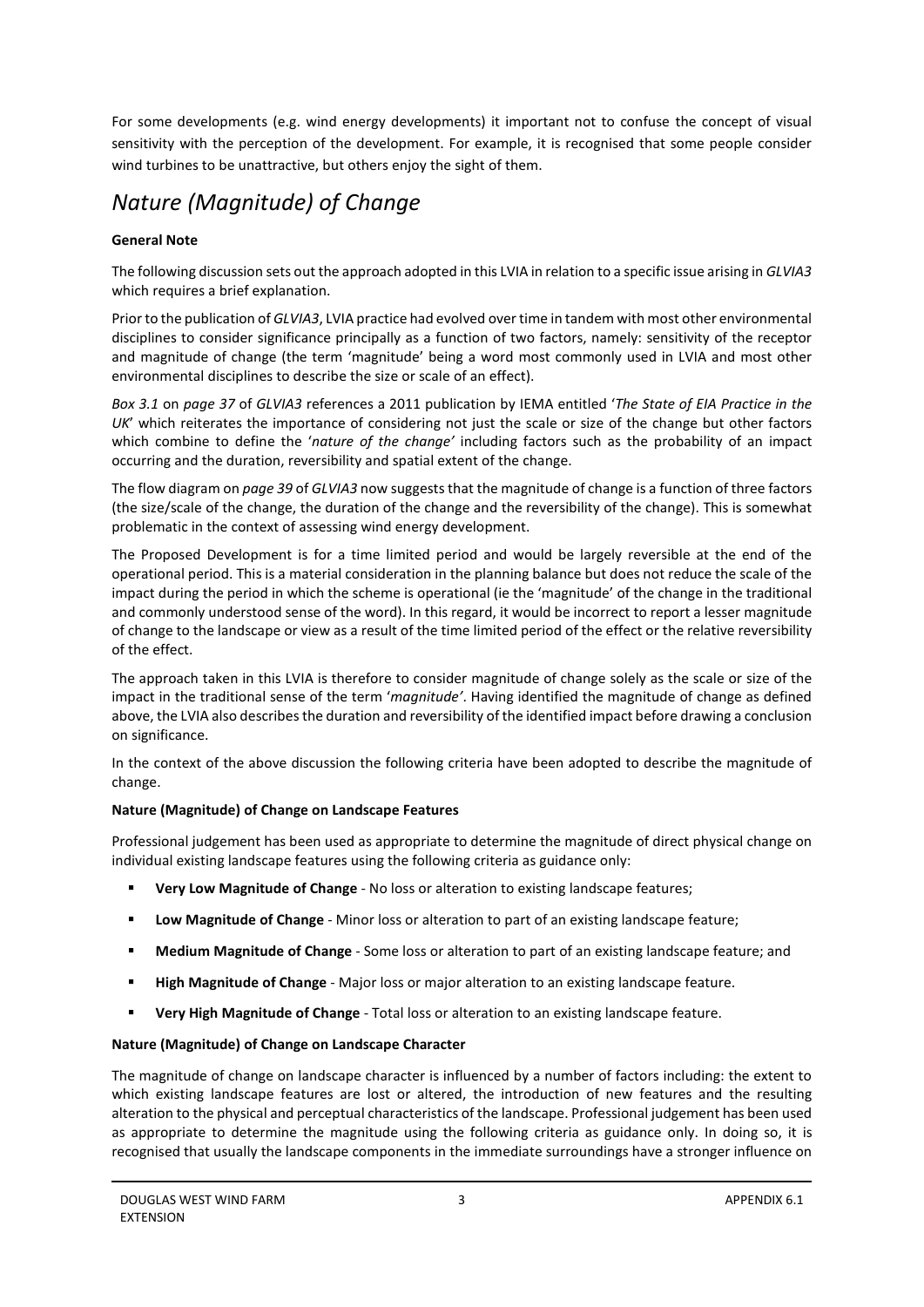the sense of landscape character than distant features whilst acknowledging the fact that more distant features can have an influence on landscape character as well.

- **Very Low Magnitude of Change** No notable loss or alteration to existing landscape features; no notable introduction of new features into the landscape; and negligible change to the key physical and/or perceptual attributes of the landscape.
- **Low Magnitude of Change** Minor loss or alteration to existing landscape features; introduction of minor new features into the landscape; or minor alteration to the key physical and/or perceptual attributes of the landscape.
- **Medium Magnitude of Change** Some notable loss or alteration to existing landscape features; introduction of some notable new features into the landscape; or some notable change to the key physical and/or perceptual attributes of the landscape.
- **High Magnitude of Change** A major loss or alteration to existing landscape features; introduction of major new features into the landscape; or a major change to the key physical and/or perceptual attributes of the landscape.
- **Very High Magnitude of Change** Total loss or alteration to existing landscape features; introduction of dominant new features into the landscape; a very major change to the key physical and/or perceptual attributes of the landscape.

### **Nature (Magnitude) of Change on Views and Visual Amenity**

Visual effects are caused by the introduction of new elements into the views of a landscape or the removal of elements from the existing view.

Professional judgement, has been used to determine the magnitude of impacts using the following criteria as guidance only:

- **Very Low Magnitude of Change** No change or negligible change in views;
- **Low Magnitude of Change** Some change in the view that is not prominent but visible to some visual receptors;
- **Medium Magnitude of Change** Some change in the view that is clearly notable in the view and forms an easily identifiable component in the view;
- **High Magnitude of Change** A major change in the view that is highly prominent and has a strong influence on the overall view.
- **Very High Magnitude of Change** A change in the view that has a dominating or overbearing influence on the overall view.

Using this set of criteria, determining levels of magnitude is primarily dependant on how prominent the Proposed Development would be in the landscape, and what may be judged to flow from that prominence or otherwise.

For clarification, the use of the term 'prominent' relates to how noticeable the features of the Proposed Development would be. This is affected by how close the viewpoint is to the Proposed Development but not entirely dependent on this factor. Other modifying factors include: the focus of the view, visual screening and the nature and scale of other landscape features within the view. Rather than specifying crude bands of distance at which the turbines will be dominant, prominent or incidental to the view etc., the prominence of the turbines in each view is described in detail for each viewpoint taking all the relevant variables into consideration.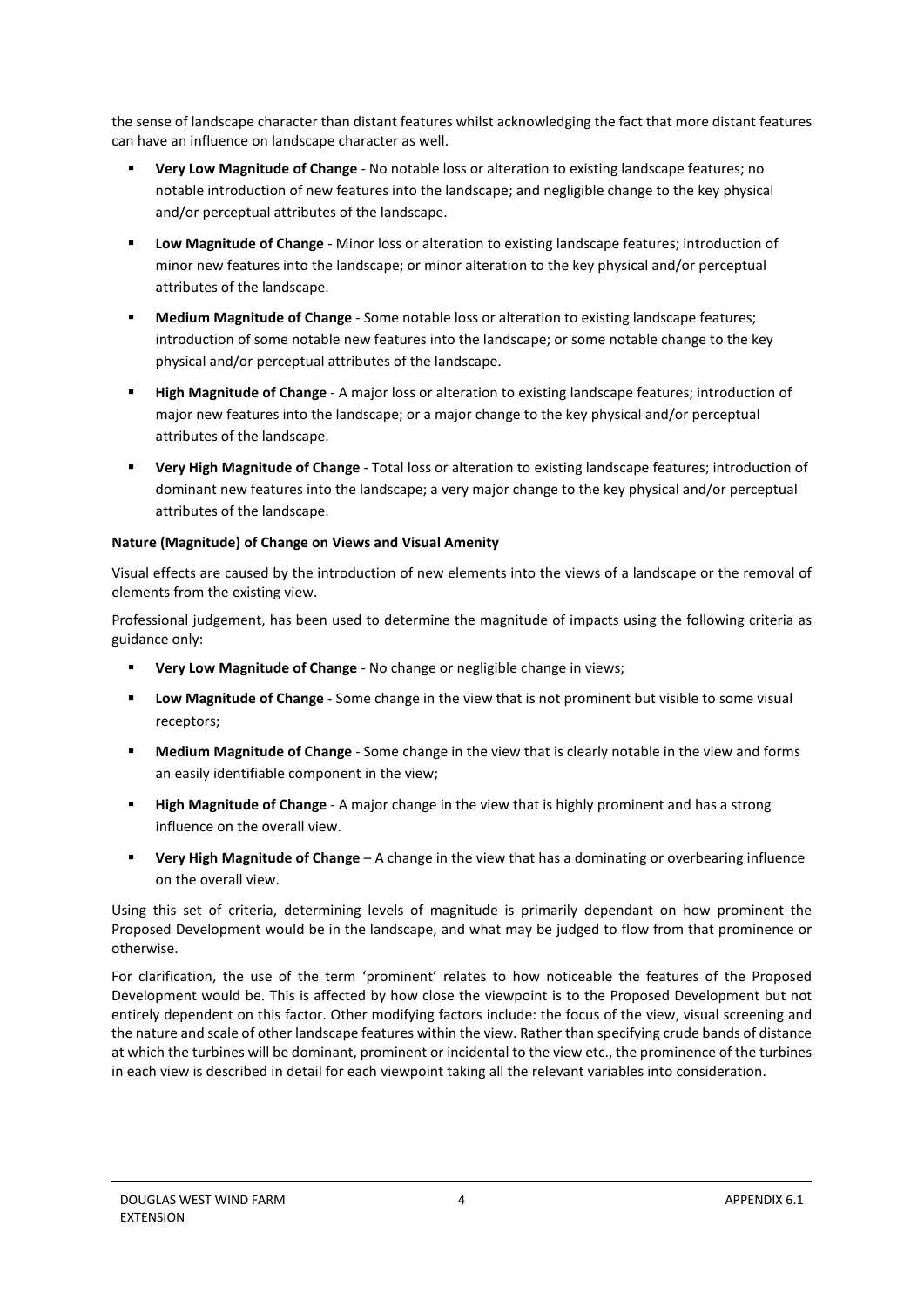### **Duration of Change**

For the purposes of this assessment, the temporal nature of each impact with is described as follows:

- **Long Term over 5 years**
- **Medium Term between 1 and 5 years**
- Short Term under 1 year

#### **Reversibility of Change**

The LVIA also describes the reversibility of each identified impact using the following terms:

- Permanent impact is non reversible
- Non-permanent impact is reversible

### <span id="page-6-0"></span>*Significance of Effects*

The purpose of an LVIA when produced in the context of an EIA is to identify and describe any significant effects on landscape and visual amenity arising from the proposed development.

*The Electricity Works (Environmental Impact Assessment) (Scotland) Regulations 2017* do not define a threshold at which an effect may be determined to be significant. In certain other environmental disciplines there are regulatory thresholds or quantitative standards which help to determine the threshold of what constitutes a significant effect. However, in LVIA any judgement about what constitutes a significant effect is ostensibly a subjective opinion expressed as in this case by a competent and appropriately qualified professional assessor.

The level (relative significance) of landscape and visual effects is determined by combining judgements regarding the sensitivity of the landscape or view, magnitude of change, duration of effect and the reversibility of the effect. In determining the level of residual effects, all mitigation measures are taken into account.

The relative level of effect is described as **major**, **major/moderate**, **moderate**, **moderate/minor**, **minor** or **minor/no effect**. No effect may also be recorded as appropriate where the effect is so negligible it is not even noteworthy.

Those effects described as **major**, **major/moderate** and in some cases **moderate** may be regarded as significant effects as required by the EIA Regulations.